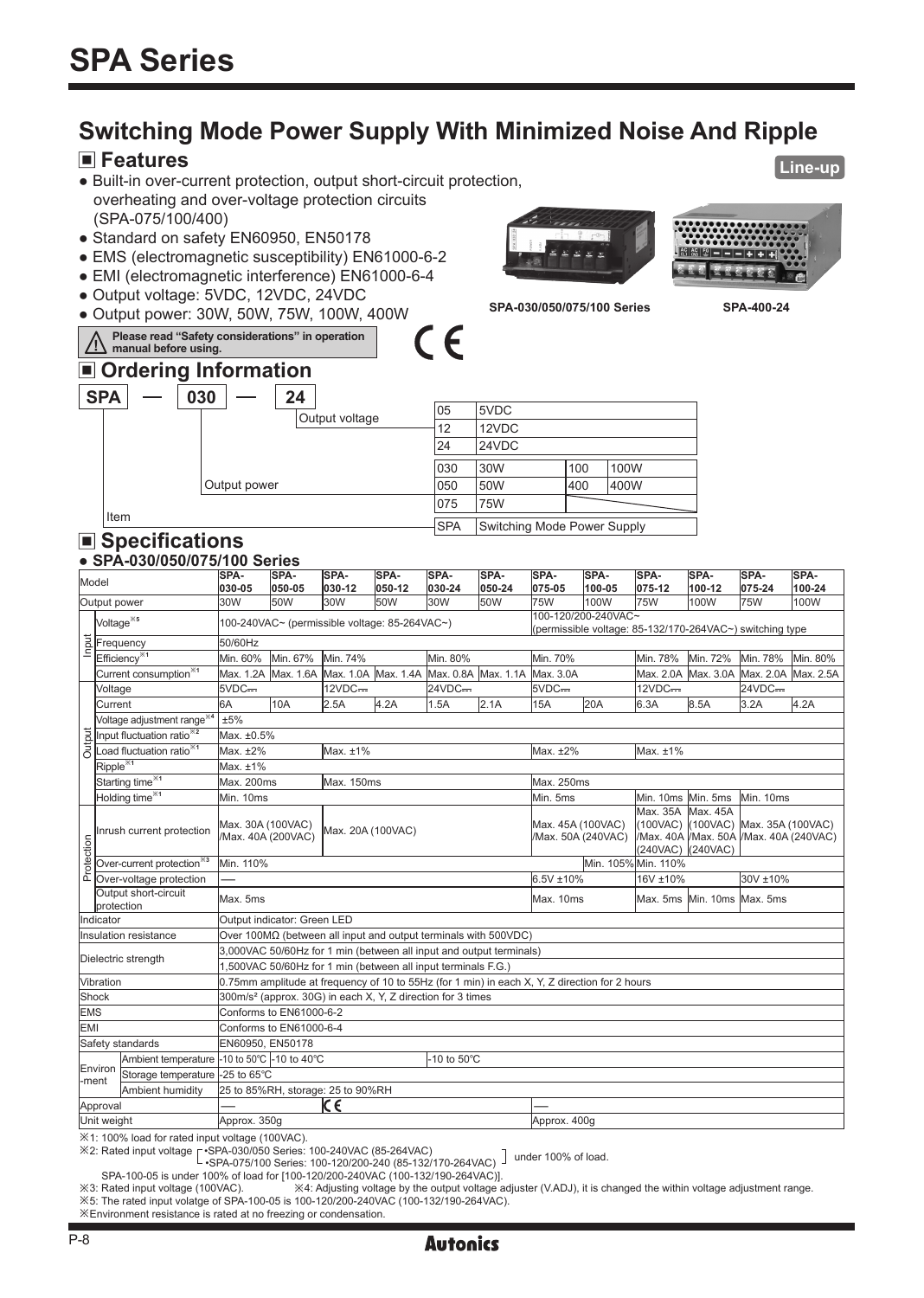# **General-Purpose Switching Mode Power Supply**

# ■ Specifications

|                                 | $\blacksquare$ Specifications<br>$\bullet$ SPA-400-24 |         |                                                                                               | (A)<br>Photoelectric<br>Sensors                                                |  |  |  |  |
|---------------------------------|-------------------------------------------------------|---------|-----------------------------------------------------------------------------------------------|--------------------------------------------------------------------------------|--|--|--|--|
| Model                           |                                                       |         | SPA-400-24                                                                                    |                                                                                |  |  |  |  |
| Output power                    |                                                       |         | 400.8W                                                                                        |                                                                                |  |  |  |  |
| condition                       | Voltage                                               |         | 200-240VAC~ (permissible voltage: 190-264VAC~)                                                | Optic<br>Sensors                                                               |  |  |  |  |
|                                 | Frequency                                             |         | 50/60Hz                                                                                       |                                                                                |  |  |  |  |
|                                 | Efficiency (typical) <sup>*1</sup>                    | 220VAC~ | 85% (after 10 min of power ON)                                                                | (C)<br>Door/Area                                                               |  |  |  |  |
| Input                           | Current consumption<br>(typical)                      | 220VAC~ | Max. 4.6A                                                                                     | Sensors                                                                        |  |  |  |  |
|                                 | Leakage current (typical) 220VAC~                     |         | Max. 1mA                                                                                      | (D)                                                                            |  |  |  |  |
| characteristics<br>Output       | Voltage                                               |         | 24VDC=                                                                                        | Proximity<br>Sensors                                                           |  |  |  |  |
|                                 | Current                                               |         | 16.7A                                                                                         |                                                                                |  |  |  |  |
|                                 | Voltage adjustment range <sup>*2</sup>                |         | 22.8-25.2VDC=                                                                                 | (E)                                                                            |  |  |  |  |
|                                 | Input variation                                       |         | Max. ±0.5%                                                                                    | Pressure<br>Sensors                                                            |  |  |  |  |
|                                 | Load variation                                        |         | Max. $±1\%$                                                                                   |                                                                                |  |  |  |  |
|                                 | Temperature drift                                     |         | 360mV                                                                                         | (F)                                                                            |  |  |  |  |
|                                 | Ripple&Ripple noise                                   |         | Max. 290mV                                                                                    | Rotary<br>Encoders                                                             |  |  |  |  |
|                                 | Start-up time (typical)*                              | 220VAC~ | 1800-2300ms                                                                                   |                                                                                |  |  |  |  |
|                                 | Hold time (typical) <sup>*1</sup>                     | 200VAC~ | Max. 17ms                                                                                     | (G)<br>Connectors/                                                             |  |  |  |  |
|                                 | Inrush current protection<br>(typical) <sup>**1</sup> | 220VAC~ | 40A                                                                                           | <b>Connector Cables/</b><br><b>Sensor Distribution</b><br><b>Boxes/Sockets</b> |  |  |  |  |
|                                 | Over-current protection                               |         | 110 to 160% (recovers automatically after the cause for over-current is removed)              |                                                                                |  |  |  |  |
| Protection                      | Over-voltage protection                               |         | 27-33VDC                                                                                      |                                                                                |  |  |  |  |
|                                 | Temp. rising limit                                    |         | Yes                                                                                           | Controllers                                                                    |  |  |  |  |
|                                 | Remote control                                        |         | Yes (output voltage ON for shorting, output voltage OFF for open)                             |                                                                                |  |  |  |  |
| Indicator                       |                                                       |         | Output indicator: Green LED                                                                   | SSRs / Power<br>Controllers                                                    |  |  |  |  |
| Insulation resistance           |                                                       |         | Over 100MΩ (at 500VDC megger between all input terminals and F.G.)                            |                                                                                |  |  |  |  |
| Dielectric strength             |                                                       |         | 3,000VAC 50/60Hz for 1 min (between all input and output terminals)                           | (J)                                                                            |  |  |  |  |
|                                 |                                                       |         | 2,000VAC 50/60Hz for 1 min (between all input terminals and F.G.)                             |                                                                                |  |  |  |  |
|                                 | Vibration                                             |         | 0.75mm amplitude at frequency of 10 to 55Hz (for 1 min) in each X, Y, Z direction for 2 hours |                                                                                |  |  |  |  |
| <b>EMS</b>                      |                                                       |         | Conforms to EN61000-6-2                                                                       |                                                                                |  |  |  |  |
| EMI                             |                                                       |         | Conforms to EN61000-6-4                                                                       |                                                                                |  |  |  |  |
|                                 | Safety standards                                      |         | EN60950, EN50178                                                                              |                                                                                |  |  |  |  |
| Ambient temperature<br>Environ- |                                                       |         | -10 to 50°C, storage: -20 to 75°C                                                             |                                                                                |  |  |  |  |
|                                 | ment<br>Ambient humidity                              |         | 20 to 90%RH, storage: 20 to 90%RH                                                             |                                                                                |  |  |  |  |
|                                 | Fan life cycle                                        |         | 70,000 hours (based on 40°C of ambient temperature)                                           |                                                                                |  |  |  |  |
|                                 | Approval                                              |         | $\overline{\mathsf{c}\epsilon}$                                                               |                                                                                |  |  |  |  |
|                                 | Weight <sup>*3</sup>                                  |         | Approx. 975q (approx. 885q)                                                                   | (M)<br>Tacho<br>Speed / Pulse                                                  |  |  |  |  |
|                                 | $\frac{1}{2}$ 1. It is for 100% load                  |         |                                                                                               | <b>Meters</b>                                                                  |  |  |  |  |

※1: It is for 100% load.

※2: Adjusting voltage by the output voltage adjuster (V.ADJ), it is changed the within voltage adjustment range.

※3: The weight includes packaging. The weight in parenthesis is for unit only.

※Environment resistance is rated at no freezing or condensation.

# **Feature Data Of Over-Voltage Protection**<br>• SPA-075-05/SPA-100-05<br>• SPA-075-12/SPA-100-12

**● SPA-075-05/SPA-100-05 ● SPA-075-12/SPA-100-12 ● SPA-075-24/SPA-100-24/**



## **Example 2 Feature Data Of Over-Current Protection**



● It is when the rated input voltage is 100VAC, 100% load. In case of SPA-400-24, the rated input voltage is 220VAC, 100% load.

● It is able to protect over-current by load with built-in over-current protection circuit.

When the over rated current is flowed, the circuit is operated (output voltage is fallen) and it is cancelled when the load current is under the rated current. (it is returned to the rated output voltage)

**(N) Display Units**

**(O) Sensor Controllers** 

**Autonics**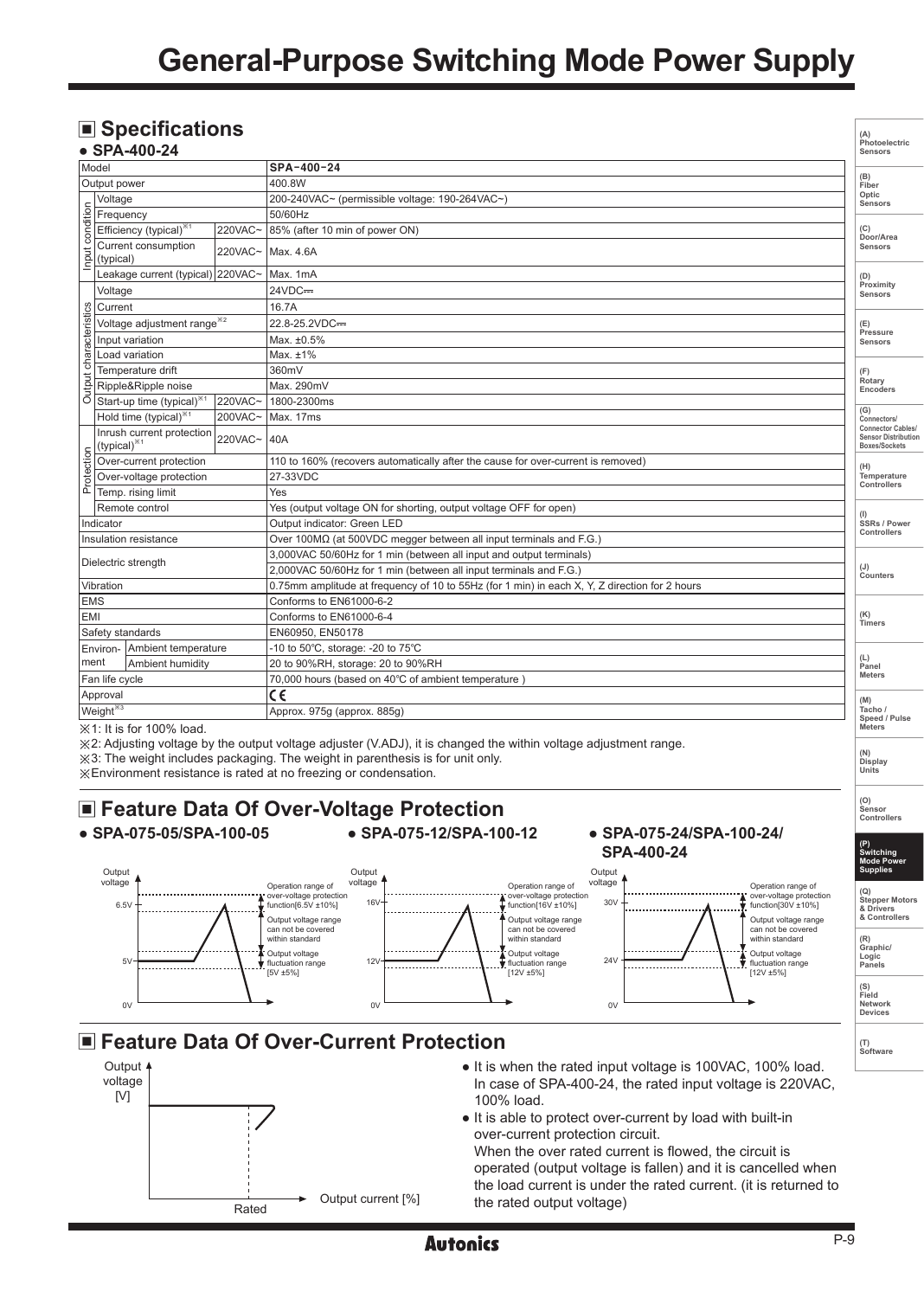### **Output Derating Curve By Ambient Temperature**

- **SPA-030-05/SPA-030-24/SPA- 050-24/ SPA-075-05/SPA-075-24 / SPA-100-05/ SPA-100-12/SPA-100-24**
- **SPA-030-12/SPA-050-05/SPA-050-12**



## **Output Static Characteristics By Input Voltage**

#### **● SPA-400-24**



## **Unit Description**

**● SPA-030/050/075/100 Series ● SPA-400-24**





- **1. Input power [L] terminal**
- **2. Input power [N] terminal**
- **3. Frame Ground [F.G.] terminal**
- **4. Output power [-] terminal**
- **5. Output power [+] terminal**
- **6. Output indicator (green)**
- **7. Output voltage adjuster (V.ADJ)**
- **8. Remote control connector**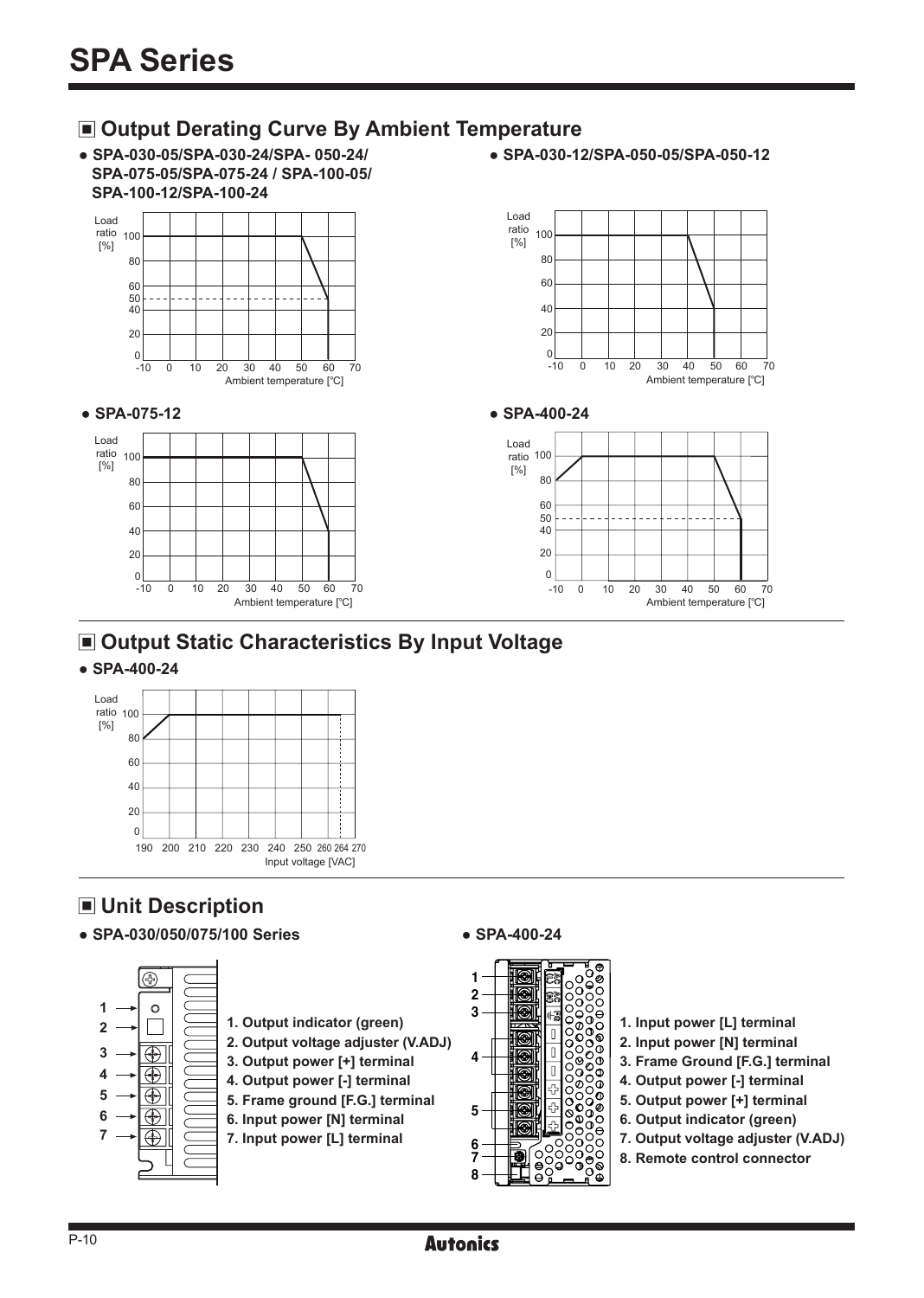#### **Block Diagram (A) Photoelectric Sensors ● SPA-030/050 Series (B) Fiber Optic Sensors**  $AC1(L)$ <sup>O</sup>  $\sim$ Input Inrush current Input/ Rectifier **(C) Door/Area Sensors** 100-240VAC protection Noise filter circuit 50/60Hz circuit  $AC1(N)$ <sup>O</sup> Rectifier  $\frac{1}{1}$ Output circuit **(D) Proximity Sensors**   $F.G.$   $\downarrow$ o - **(E) Pressure Sensors**  Ţ Control circuit Voltage detection **(F) Rotary Encoders (G) Connectors/ Connector Cables/ Sensor Distribution Boxes/Sockets (H) Temperature Controllers ● SPA-075/100 Series (I) SSRs / Power Controllers** Input  $AC1(L)$   $O \sim$ Inrush current Input/ 100-120VAC Rectifier **(J) Counters**  protection /200-240VAC Noise filter circuit circuit  $AC1(N)$ <sup>O</sup> 50/60Hz Rectifier Output circuit F.G.  $\circ \downarrow$ **(K) Timers** - Ţ **(L) Panel Meters**   $\blacksquare$ 110/220V Control Voltage selector circuit **(M) Tacho / Speed / Pulse Meters**  detection **(N) Display Units ● SPA-400-24 (O) Sensor Controllers (P) Switching Mode Power**  $AC1(L)$ <sup> $\odot$ </sup>  $\sim$ Input Inrush current **Supplies**  Rectifier Input/ 200-240VAC protection Noise filter circuit **(Q) Stepper Motors & Drivers & Controllers** 50/60Hz circuit  $AC1(N)$  O Rectifier Output ╪ circuit  $F.G.$   $\sigma$ <sub> $\perp$ </sub> **(R) Graphic/ Logic Panels** ٦r - ]<br>] **(S) Field Network Devices** Out Control Voltage/ circuit **Current** Romete ON/OFF Detect **(T) Software** Auxiliary

power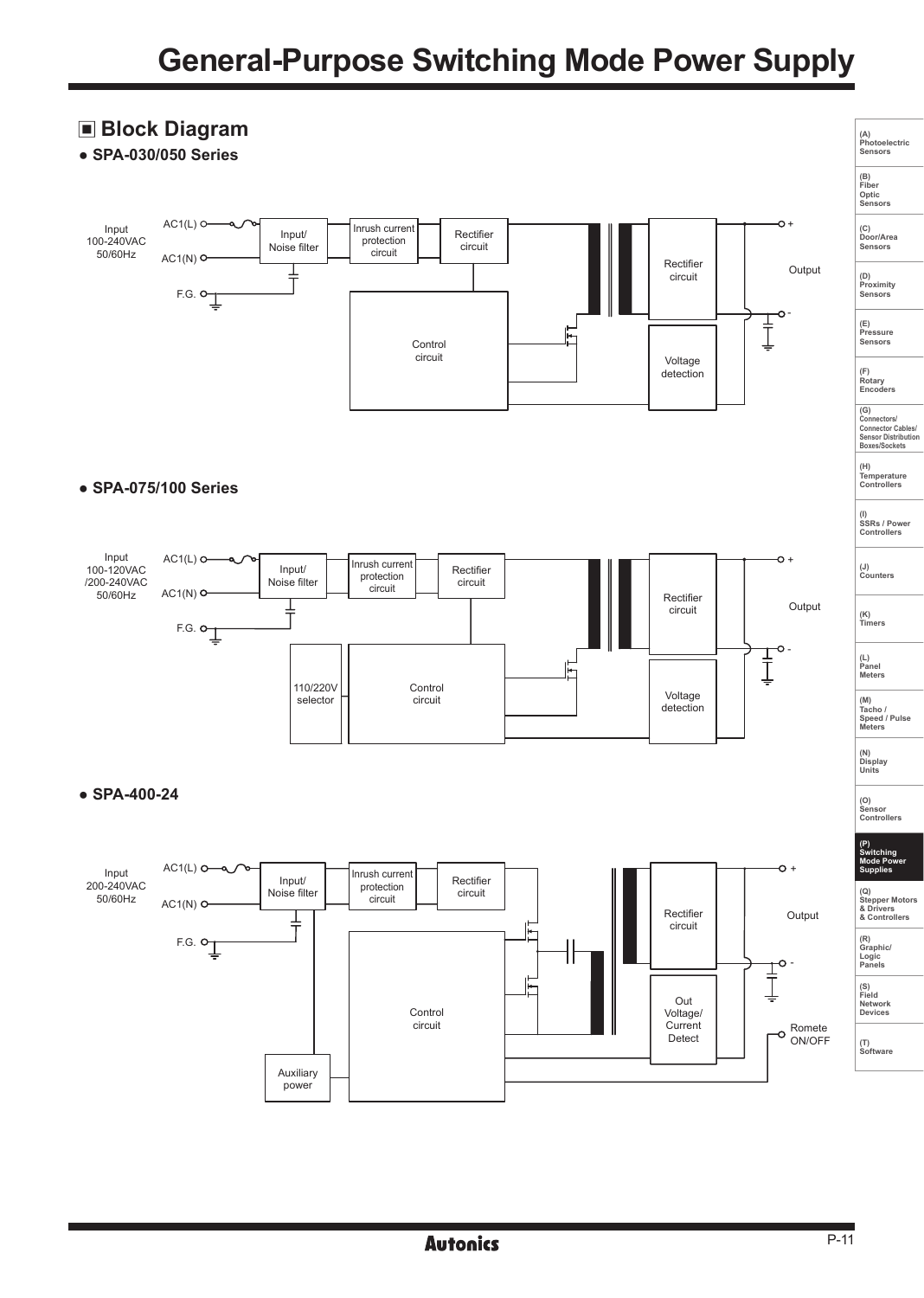# **Dimensions**<br>• SPA-030/050 Series

**● SPA-030/050 Series ● SPA-075/100 Series**

(unit: mm)



**● SPA-400-24**